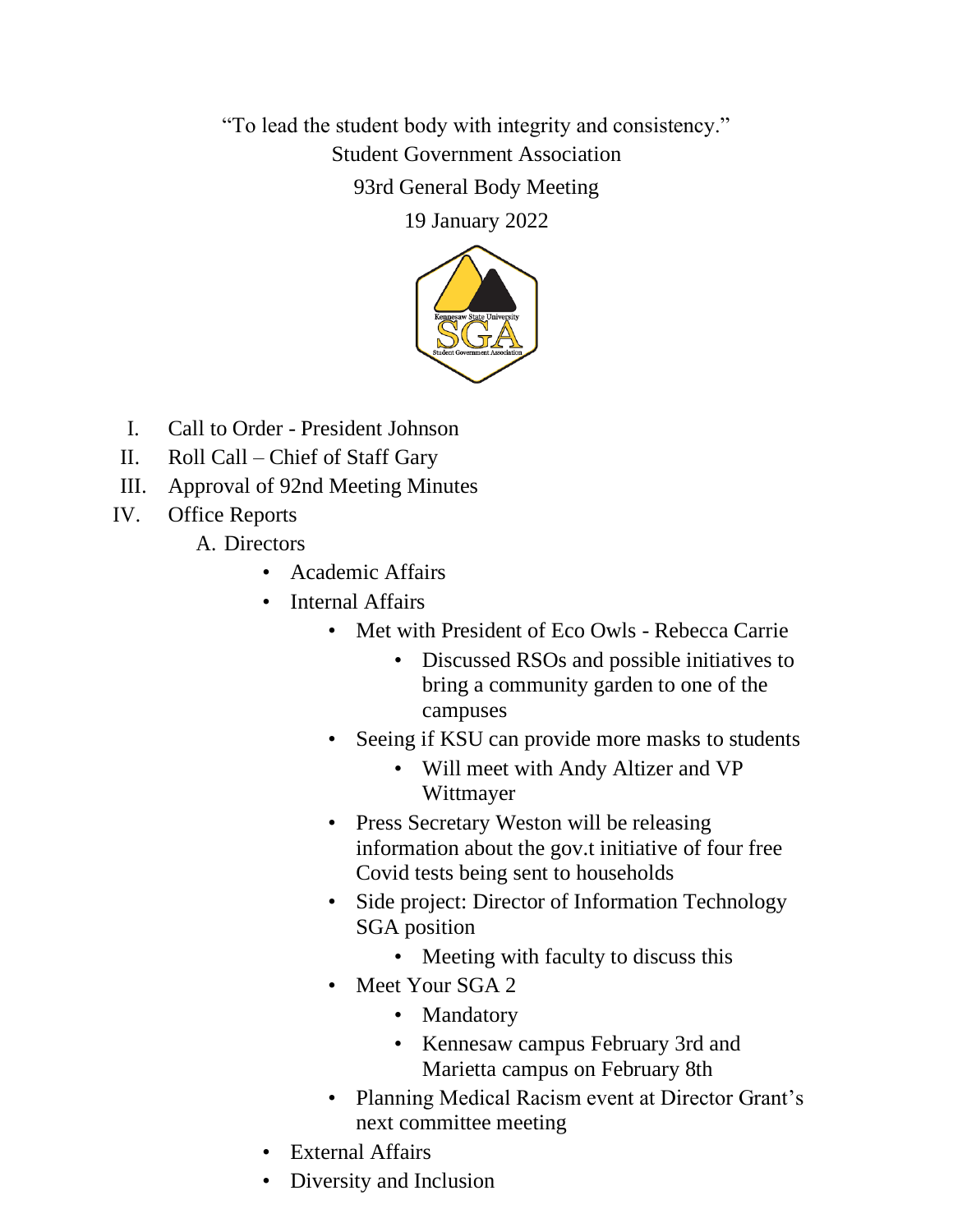- Met with Shemeka Wells before the Christmas break to discuss Diversity Day within SGA Week
	- Recommended K Pop and Storm dance groups to come out and dance
- D&I Meeting this Friday
	- Want Dr. Coleman to come speak
	- Sat in meeting with Marci from CARES
		- Collaborating with Financial Aid for more scholarships for 1st Gen students
		- Owl Expedition 1st Gen students moving in a week before school and will be able to get acquainted with KSU and resources
		- Education abroad program for black men to talk about resources & housing for study abroad
- Communications
	- Communications survey on Owl Life senators fill out that form if you need graphics, photography, etc. for events
	- Made PDF to guide/help senators put their events in the calendar
	- Meeting with Treasurer Pfohl and intern Feb 2nd
		- Collected info about finance and putting it on the SGA Website
	- Creating graphics for Meet Your SGA event
- Governance
- B. President Pro Tempore
	- Planning End of the Year SGA banquet
	- Planning on creating Justice Retreat end of February
	- 1 on 1 planning
		- Will do virtually
	- Greek Housing
		- Been in meetings with Dr. Briggs, Dr. Arneson, and former president of IFC
		- Will meet with Ga Southern President of Greek Housing
	- COVID-19 Be safe; she unfortunately had Covid recently and had to quarantine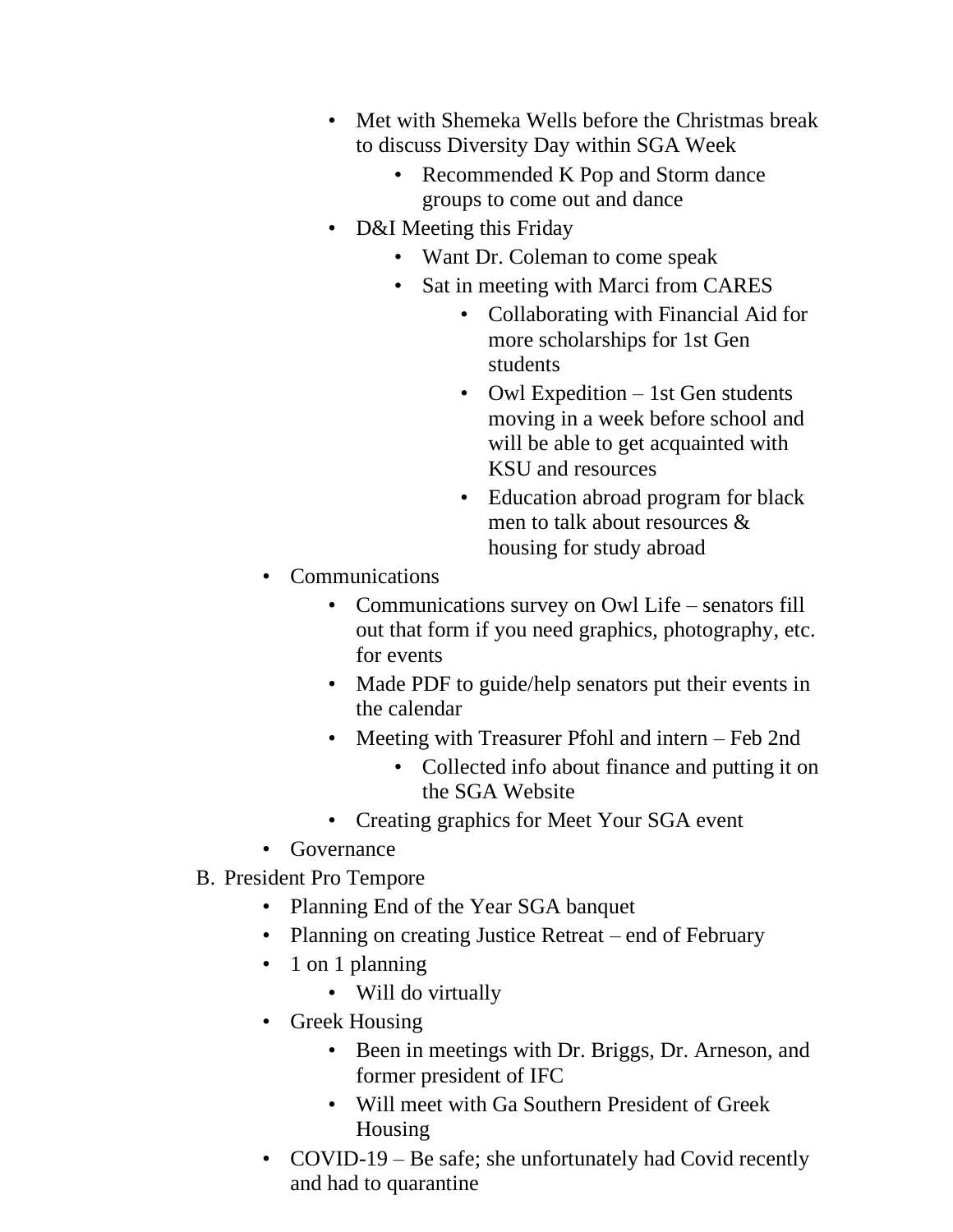- When reviewing bylaws, if you see anything that needs to be updated/added, please let her know.
- C. Deputy Chief Justice Kojali
	- Mock Simulation Jan 26th 7-8 pm in Prillaman 2202
	- Chief Justice Thompson sent sign up link in the business chat; please attend if you can
- D. Treasurer Pfohl
	- Available Mondays and Fridays to talk about finances, resumes, etc.
	- Attended student fee committee
		- KSU fees are going down again
		- By 2025, will be phasing out parking fee and putting more funds into Marietta campus to advertise it better
	- Attended technology fee committee
	- Had SABAC meeting today added 2 new members
		- If you need something by March meeting, let her know
	- Did Treasurer Think Tank at Ga Tech
		- Went very well, will have debriefing meeting to see if it will be a reoccurring event
	- Putting all info/materials onto SGA Website
		- Including chart to see how funds are allocated in USG
- E. Vice President Wittmayer
	- Will most likely meet in person at our next General Body meeting
	- Senators, please contact PPT McCroskey first before talking to him and Amani
	- Meeting with Semline Delva and Karen Boettler to talk about interns
	- Him and President Johnson will attend FSL leadership training – 26th
	- Him and President Johnson will attend council meeting this Tuesday
	- Him and President Johnson are reviewing applications for presidential search committee
	- Policy Process council had 1st meeting no serious change to KSU's Covid policy
		- He will be sending a link about the other policy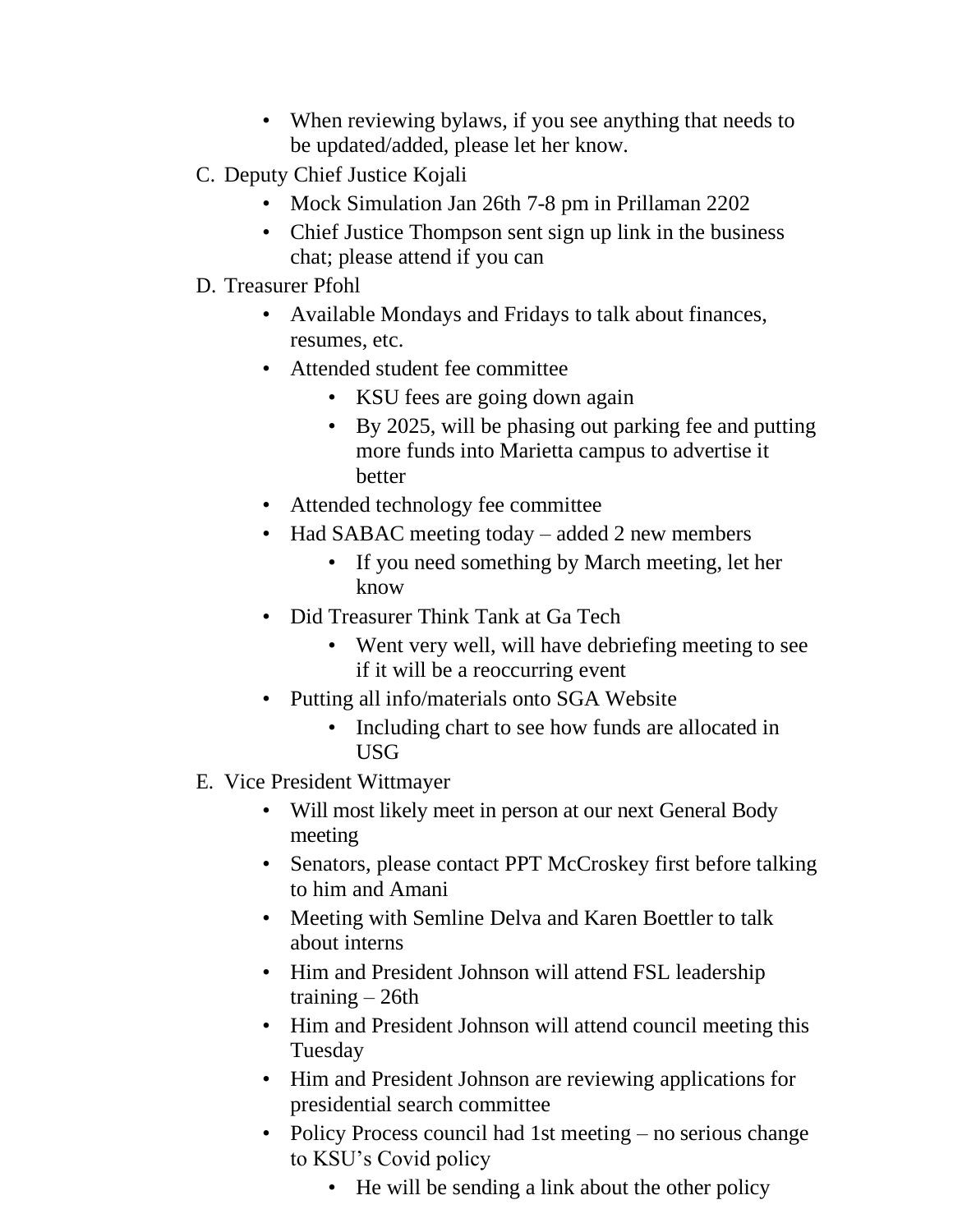changes. If you have any questions, please let him know.

- Elections coming up
	- Will be selecting nominations for Elections Chair at next General Body meeting
	- If you are a graduating senior, please consider being on the Elections Committee
- Meeting with Dr. Briggs to discuss stipends
- Meredith's cookout April 2nd
- F. Advisor(s) Update
	- Dr. Ronald Briggs
		- Introduced the new Associate Dean of Students Amber Lesicko
		- Academic Grade Appeal Process
			- 3 reasons to go through this process: scoring error, scoring discrepancy, discrimination
			- New method: (1) Informal process (talk to professor) (2) Formal process
			- Student has 20 business days after new semester starts to file a form of appeal
		- KSU is first college to be featured on *College Tours* 30-minute episode – looking for students for are interested
		- In Constitution, there are only GPA requirements for President, VP, and students filling vacancies
			- Look at redoing Constitution and bylaws
- V. Open Forum (2 min/officer)
	- A. Senator Heath
		- Meet Your SGA event
			- Feb 3rd (Kennesaw) and Feb 8th (Marietta) 11am-2pm
		- Let Chief of Staff Gary know if you cannot attend
		- Placement form will be going out tomorrow
	- B. Senator Irokanulo
		- Met with Boettler about various workshops
			- Plans on creating diversify task force; wants her to be in charge
	- C. Senator Valdez
		- Spoke with (Mandy) coordinator for LGBTQ+ center
			- New unity center on Marietta campus is right next to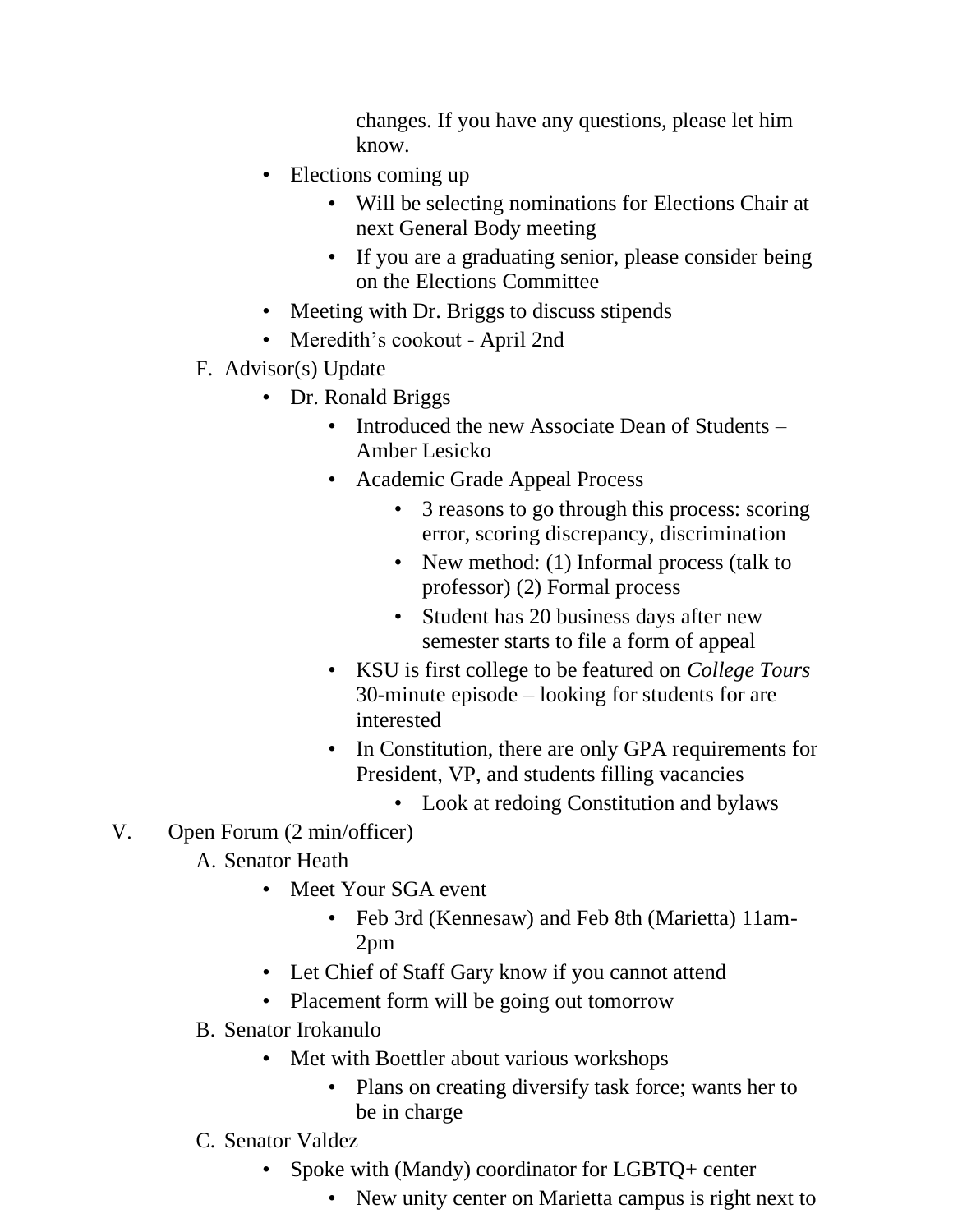SGA Office in Marietta Student Center

- Having tabling event in front of the resource center next Tuesday
- External Affairs contacting different SGAs
- D. Senator Matthews
	- New dean has been named into office this month
	- Study space has been opened for 3 months
		- Many students have filled the space and are using it everyday
	- Met with Professor of Law (Kenneth White)
		- Discusses law resources; working on surveys to send to students
- E. Senator Wahab
	- One step closer to getting a prayer room
	- Meeting with one of leaders of Hello
		- Thinking of Muslim Jewish solidary event
- F. Senator Harrison
	- Met with (Mindy) head of SAC
		- Discussed personal project
	- In charge of student athletics day for SGA Week
		- Thinking of having a student athlete engagement day for track
- G. Senator Mann
	- Met with Jasmine, Director of Student Success, and Associate Deans
		- Talked about different resources they could provide and networking events
- H. Senator McLendon
	- Collaborating and hosting Family Feud game with Honors Advisor Leadership Council on April 13th
		- Will send out questionnaire to KSU students and in the group chat
- I. Senator Norman
	- Military Research study working with Professor Brian Moore (in reserves)
		- About veterans at KSU that are not meeting desired expectations; will be giving resources
	- Planning on having event around March/April
- J. Senator Foxx